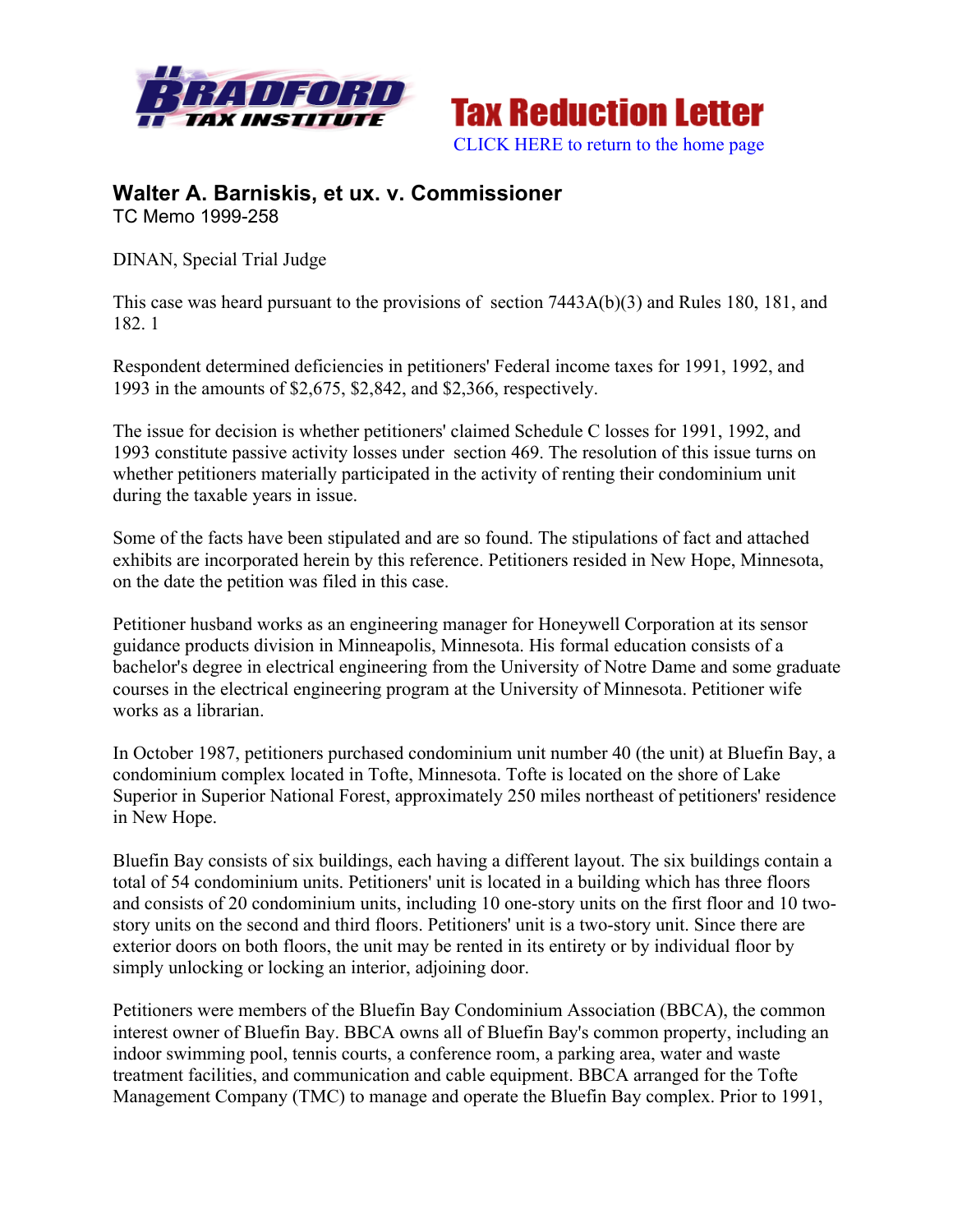BBCA had member committees who would collectively decide the nature and extent of the services to be performed by TMC. Other member committees were responsible for establishing minimum standards for the individual units. In response to increasing difficulties in making decisions through the committee process, BBCA and TMC decided to simplify the relationships between the unit owners and TMC by negotiating for individual written management contracts between each unit owner and TMC. The contracts were modeled after the policies that BBCA's committees had developed in preceding years. With the exception of a few unit owners who lived at Bluefin Bay all year, most of the unit owners entered into management contracts with TMC.

Petitioners' management contract with TMC was effective January 1, 1991, [pg. 99-1690] through the taxable years in issue. Under the management contract, TMC was appointed as the exclusive rental agent for petitioners' unit. Petitioners were required to specifically reserve their unit in writing for the days which they intended to personally use it. In the event petitioners failed to properly notify TMC of their intended use, rental arrangements previously made by TMC with other guests would hold priority over petitioners' personal use, unless the guests could be assigned to another, comparable unit.

The management contract provided for TMC to receive 45 percent of the gross rental proceeds from petitioners' unit in exchange for its services. Under the management contract, TMC's duties included, but were not limited to, managing reservations, checking in and out guests, providing housekeeping services, collecting rents, generating financial reports, conducting damage inspections, and making any necessary maintenance calls and repairs.

TMC owns and operates a restaurant located adjacent to the condominium complex. During the taxable years in issue, TMC's employees staffed a reception desk near the restaurant entrance for guests staying at Bluefin Bay. TMC also employed managers, activity directors, bookkeepers, a housekeeping staff, and a maintenance staff, all of whom participated in the activity of renting petitioners' unit.

TMC's employees developed, drafted, and printed marketing and promotional materials for Bluefin Bay. TMC maintained a toll-free telephone number for promotional and reservation purposes. TMC's employees answered this telephone line, booked reservations for owners and guests, and mailed promotional and marketing materials to interested parties.

TMC's employees checked in guests, received deposits, and issued keys. They responded to maintenance calls and made any necessary repairs. TMC's employees opened, closed, and cleaned the pool, hot tub, and pool house on a daily basis. They also maintained Bluefin Bay's tennis courts and exercise room. In the winters, TMC's employees plowed the parking lots and shoveled, salted, and sanded the walkways.

TMC's employees collected payments from guests and checked them out of the unit. They cleaned and inspected the unit after guests departed. The cleaning activity included cleaning the interior of the unit and laundering the linens and towels.

TMC's employees maintained daily books and records reflecting the collected rents and fees owed by petitioners. They issued monthly and annual reports to petitioners reflecting the rental activity, owner charges, and TMC's share of the gross rentals.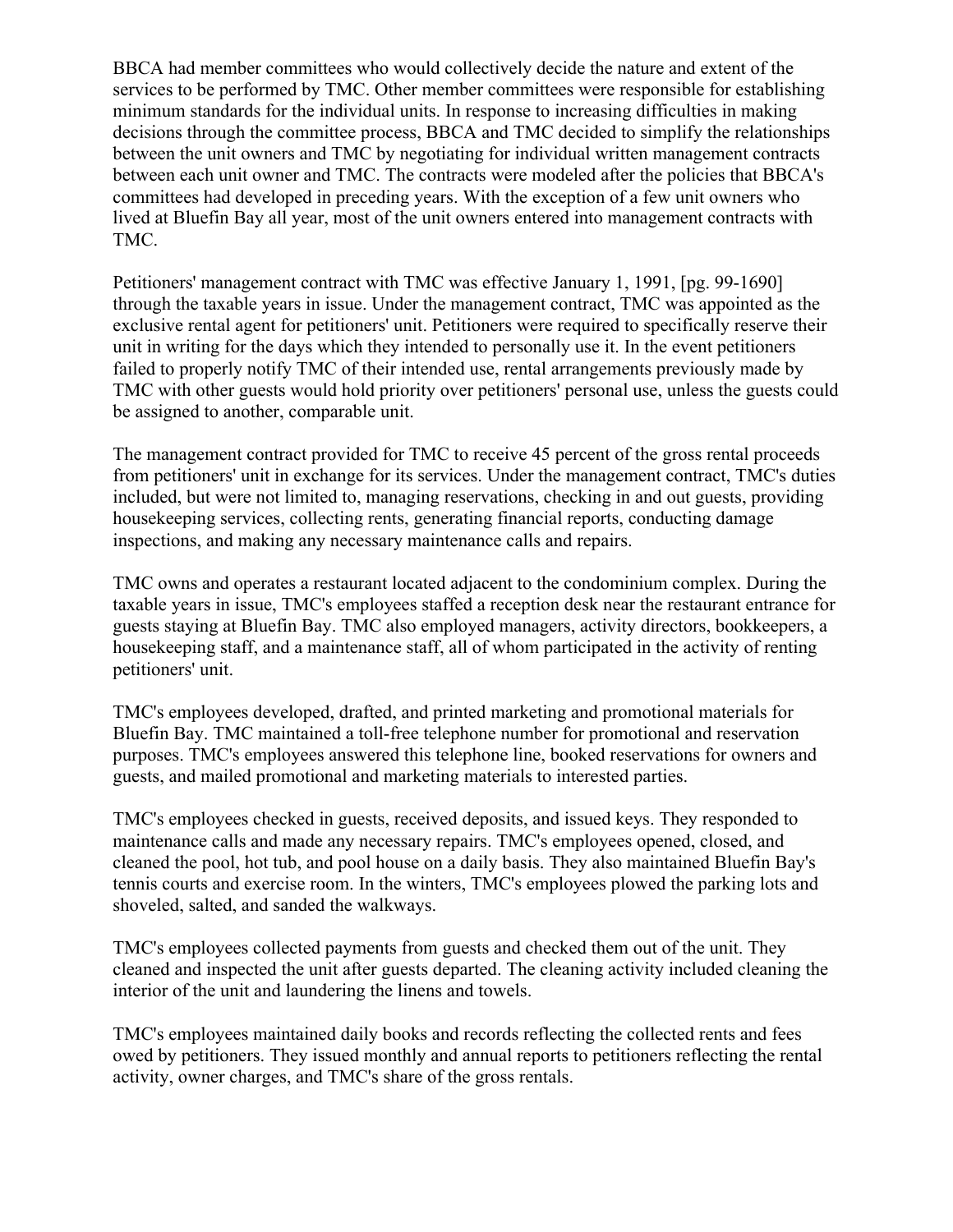Petitioners' duties under the management contract included providing TMC with a schedule of their intended personal use, maintaining adequate insurance on their unit, and complying with certain "Interior Quality Standards".

TMC made detailed inspections of petitioners' unit at least annually and compiled lists of mandatory repairs and items which needed to be replaced in order to satisfy the Interior Quality Standards. Petitioners were given the choice to personally make these repairs and improvements or to authorize TMC to make them. If they failed to comply by certain dates, TMC would arrange for the work to be performed by its employees or subcontractors and charge petitioners accordingly.

Petitioners traveled to Bluefin Bay 5 or 6 times during each of the taxable years. In most cases, petitioners would stay at Bluefin Bay in their unit for a long weekend. They also spent 1 full week each summer in their unit. Petitioners' trips to Bluefin Bay usually combined family vacations with owner activities such as attending board meetings and/or making some repairs to their unit. Petitioner husband also attended several BBCA meetings in St. Paul, Minnesota, during the taxable years in issue. Petitioners sold their unit on or about October 31, 1997.

On Schedules C attached to their 1991, 1992, and 1993 returns, petitioners reported the following amounts with respect to the rental of their unit: [pg. 99-1691]

|                       | 1991     | 1992      | 1993      |
|-----------------------|----------|-----------|-----------|
|                       |          |           |           |
| Gross Income          | \$36,554 | \$40,202  | \$38,029  |
| <b>Total Expenses</b> | (46,096) | (50, 360) | (46, 454) |
|                       |          |           |           |
| Net Loss              | (9, 542) | (10, 158) | (8, 425)  |

Petitioners claimed business loss deductions on their 1991, 1992, and 1993 returns in amounts equal to the amounts of their net losses reported on the Schedules C. In the statutory notice of deficiency, respondent disallowed the claimed business loss deductions on the ground that the losses were sustained in connection with an activity in which petitioners did not materially participate.

Section 469 generally disallows for the taxable year any passive activity loss that exceeds passive activity income. See sec.  $469(a)$ ,  $(d)(1)$ . A passive activity is any activity which involves the conduct of any trade or business in which the taxpayer does not materially participate. 2 See sec.  $469(c)(1)$ .

In general, section  $469(h)(1)$  provides that a taxpayer shall be treated as materially participating in an activity only if the taxpayer is involved in the operations of the activity on a basis which is regular, continuous, and substantial. Section 469(l) authorizes the Secretary to prescribe regulations as may be necessary or appropriate to carry out the provisions of section 469, including regulations which specify what constitutes material participation. See sec.  $469(1)(1)$ .

Section 1.469-5T(a), Temporary Income Tax Regs., 53 Fed. Reg. 5725-5726 (Feb. 25, 1988), provides that an individual will be treated as materially participating in an activity for the taxable year if: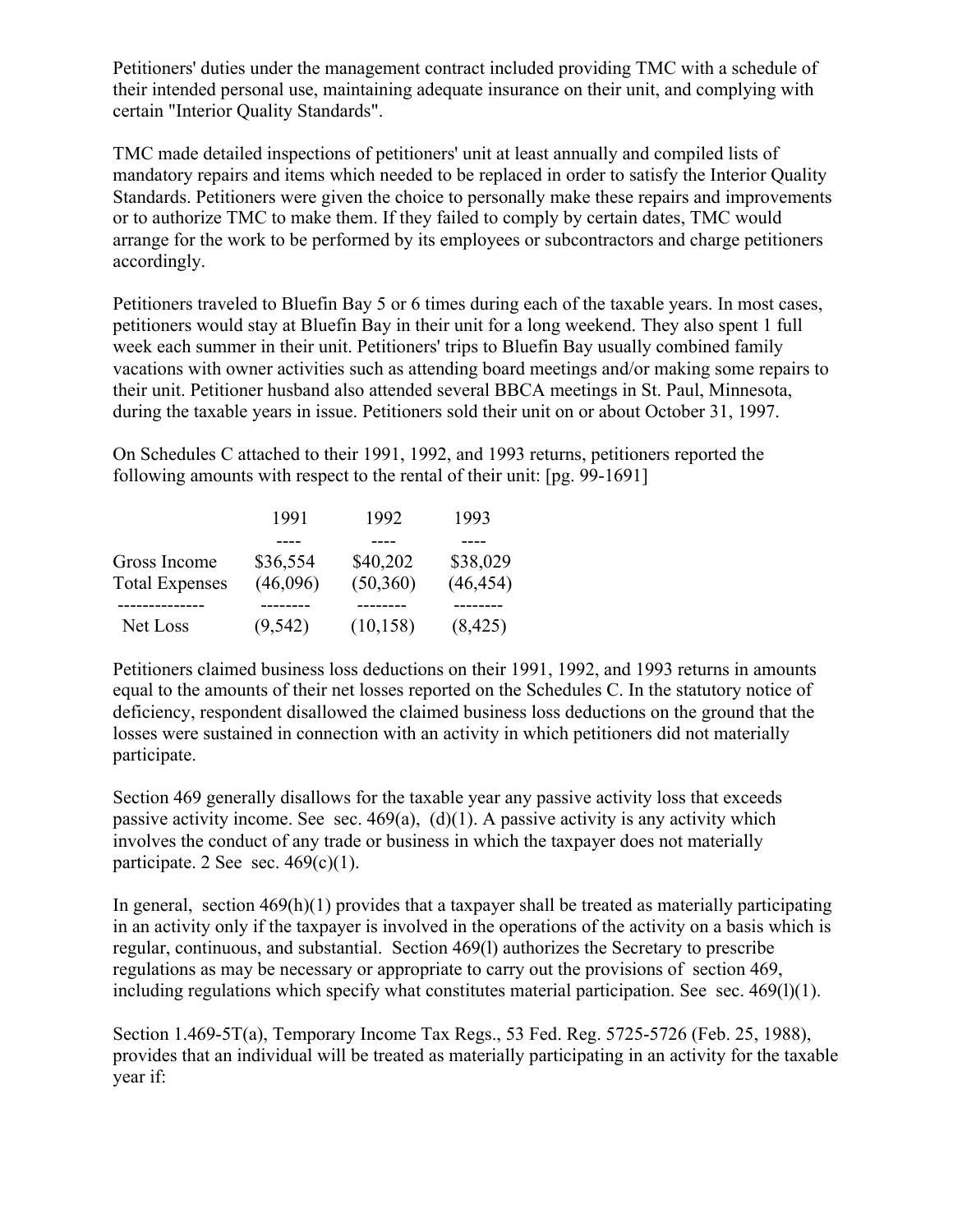- (1) The individual participates in the activity for more than 500 hours during such year;
- (2) The individual's participation in the activity for the taxable year constitutes substantially all of the participation in such activity of all individuals (including individuals who are not owners of interests in the activity) for such year;
- (3) The individual participates in the activity for more than 100 hours during the taxable year, and such individual's participation in the activity for the taxable year is not less than the participation in the activity of any other individual (including individuals who are not owners of interests in the activity) for such year;
- (4) The activity is a significant participation activity \*\*\* for the taxable year, and the individual's aggregate participation in all significant participation activities during such year exceeds 500 hours;
- (5) The individual materially participated in the activity \*\*\* for any five taxable years (whether or not consecutive) during the ten taxable years that immediately precede the taxable year;
- (6) The activity is a personal service activity \*\*\* and the individual materially participated in the activity for any three taxable years (whether or not consecutive) preceding the taxable year; or
- (7) Based on all of the facts and circumstances \*\*\* the individual participates in the activity on a regular, continuous, and substantial basis during such year. Petitioners argue that they satisfy the requirements of section 1.469-  $5T(a)(3)$ , Temporary Income Tax Regs., 53 Fed. Reg. 5726 (Feb. 25, 1988). Respondent argues that petitioners have not satisfied this material participation test.

## Petitioners' Participation

We must first decide whether petitioners participated in the rental of their unit for more than 100 hours during each of the [pg. 99-1692] taxable years in issue. Section 1.469- 5(f)(1), Income Tax Regs., generally provides that any work done by an individual in connection with an activity in which the individual owns an interest at the time the work is done shall be treated as participation of the individual in the activity. We consider petitioners' combined hours of participation in deciding whether this material participation test is satisfied. See sec.  $469(h)(5)$ ; sec. 1.469-5T(f)(3), Temporary Income Tax Regs., 53 Fed. Reg. 5727 (Feb. 25, 1988).

With respect to the evidence which may be used to establish hours of participation, section 1.469-5T(f)(4), Temporary Income Tax Regs., 53 Fed. Reg. 5727 (Feb. 25, 1988), provides: The extent of an individual's participation in an activity may be established by any reasonable means. Contemporaneous daily time reports, logs, or similar documents are not required if the extent of such participation may be established by other reasonable means. Reasonable means for purposes of this paragraph may include but are not limited to the identification of services performed over a period of time and the approximate number of hours spent performing such services during such period, based on appointment books, calendars, or narrative summaries. In their brief, petitioners characterized their personal time records as detailed records of their participation. We have carefully reviewed these personal time records and find that the exhibit which purports to summarize petitioners' total hours of participation is not accurate. The summary exhibit lists petitioners' total hours of participation as 174 hours for 1991, 239 hours for 1992, and 154.5 hours for 1993. We compute the total hours of participation as listed in the underlying records to be 149.50 hours for 1991, 146.25 hours for 1992, and 108.25 hours for 1993.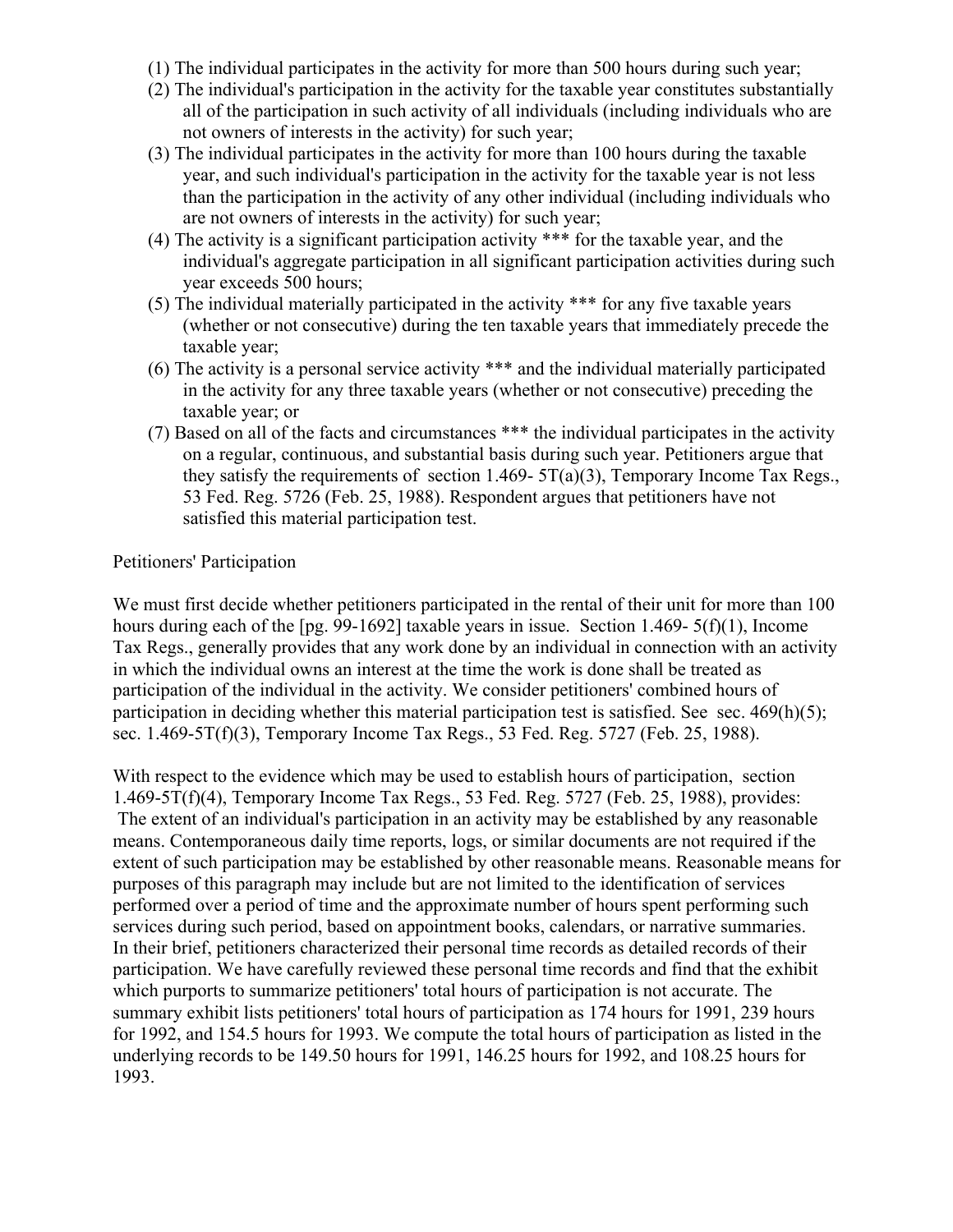Furthermore, section 1.469-  $5T(f)(2)(ii)(A)$ , Temporary Income Tax Regs., 53 Fed. Reg. 5727 (Feb. 25, 1988), provides that work performed by an individual in the individual's capacity as an investor in an activity shall not be treated as participation of the individual in the activity unless the individual is involved in the day-to-day management or operations of the activity. We find that petitioners were not involved in the day-to-day management or operations of their unit because TMC managed and operated the entire Bluefin Bay complex on a daily basis.

Section 1.469-5T(f)(2)(ii)(B), Temporary Income Tax Regs., 53 Fed. Reg. 5727 (Feb. 25, 1988), provides that investor activities include:

- (1) Studying and reviewing financial statements or reports on operations of the activity;
- (2) Preparing or compiling summaries or analyses of the finances or operations of the activity for the individual's own use; and
- (3) Monitoring the finances or operations of the activity in a non-managerial capacity.

We find that several of the activities described in petitioners' personal time records constitute investor activities. In particular, petitioners' activities of organizing their personal records, preparing their taxes, paying bills, and reviewing their monthly statements of the rentals of their unit all constitute investor activities. 3 Petitioners have failed to establish that they materially participated in the rental activity. Even if we were to assume that petitioners expended 100 hours in their rental activity during the years in issue, they have not proved that their participation was greater than the management company's participation.

## Other Individuals' Participation

The second requirement of the section  $1.469-5T(a)(3)$ , Temporary Income Tax Regs., supra, material participation test is that petitioners' participation in the activity of renting their unit must not have been less than the participation in such activity of any other individuals. Petitioners must establish that no other individuals participated in the activity of renting their unit for more time than they did during the years in issue. [pg. 99-1693]

Dennis Rysdahl, the founder, president, secretary, and general manager of TMC, was involved in the construction of Bluefin Bay in 1984 and, more recently, an adjacent development called Tofte Cove. Mr. Rysdahl currently oversees the management and operation of Bluefin Bay and did so during the taxable years in issue.

In a letter dated June 30, 1997, to the Bluefin Bay and Tofte Cove owners, Mr. Rysdahl solicited contributions to a fund which some of the owners had created to challenge respondent's position in cases such as this one. Mr. Rysdahl stated in the letter that he was personally contributing on behalf of the unit that he owned and explained his motivation as follows:

- [I] do so mainly based on the concern that, since tax benefits are useful to at least some of our owners, a victory in this case would make ownership of a unit more desirable for some prospective buyers, and therefore help retain the re-sale value of our units.
- Immediately prior to the submission of this June 30, 1997, letter as evidence, Mr. Rysdahl had testified as follows:
- Q: Mr. Rysdahl, you, in fact, own a unit at Bluefin Bay, don't you?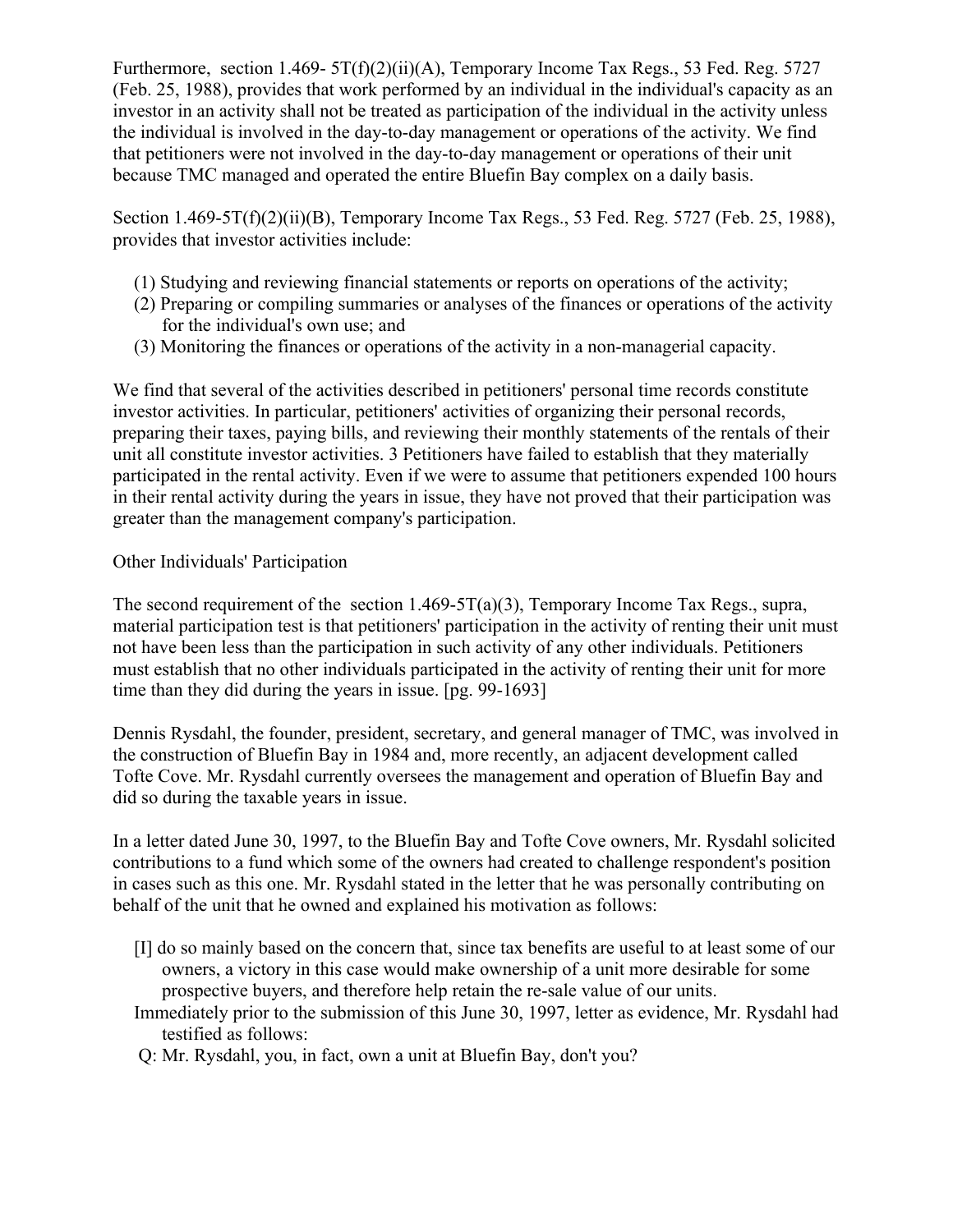- A: I am a 50 percent owner in one unit at Bluefin Bay. Actually I'm a 50 percent owner in a unit at Tofte Cove Townhomes, which is a more recent and adjacent development. I no longer own any part of a unit at Bluefin Bay.
- Q: But it and it's your opinion or belief that the outcome of this case will affect the resale value of your unit?
- A: No. It won't affect the resale value of my unit.

Mr. Rysdahl later testified about the type and extent of TMC's employees' participation in the management and operation of Bluefin Bay. In light of his personal and business interests in the outcome of this case, we discredit Mr. Rysdahl's testimony concerning the number of hours spent by TMC's employees in the activity of renting petitioners' unit. We rely on his testimony only to the extent it is corroborated by other reliable evidence.

The monthly statements generated by TMC during 1991 and 1992 reveal that both or one of the floors of petitioners' unit were used by 238 different guests during 1991 and by 227 different guests during 1992. TMC's maintenance records for petitioners' unit show that petitioners were separately charged for 18 hours of labor during 1991 and 41 hours of labor during 1992. These charges were in addition to the 45-percent gross rental fee paid by petitioners under the management contract. The maintenance records do not reflect the maintenance staff's work on the facilities and grounds outside of petitioners' unit.

Based on the record, we find that petitioners have failed to prove that they participated in the activity of renting their unit more than TMC's employees during the years in issue. The record contains only Mr. Rysdahl's biased testimony about the number of hours TMC's employees devoted to petitioners' unit, which we do not rely upon without corroboration. 4 It is clear, however, that the front desk staff checked in and out over 200 of petitioners' guests each year. In addition, the housekeeping staff inspected and cleaned petitioners' unit after each of their guests checked out. The frequency with which these services were required convinces us that TMC's employees devoted a substantial amount of time to petitioners' unit. We are unable to conclude from this record that petitioners' participation during the years in issue was greater than the participation of TMC's employees.

We conclude that petitioners did not materially participate in the activity of renting their unit during 1991, 1992, and 1993. Accordingly, we hold that petitioners' claimed losses from such activity constitute passive activity losses which are not deductible in the taxable years in issue by reason of section 469. Cf. Oberle v. Commissioner, T.C. Memo. 1998-156 [1998 RIA TC Memo ¶98,156]; Chapin v. Com[pg. 99-1694] missioner, T.C. Memo. 1996-56 [1996 RIA TC Memo ¶96,056].

To reflect the foregoing,

Decision will be entered for respondent.

- 1 Unless otherwise indicated, all section references are to the Internal Revenue Code in effect for the taxable years in issue. All Rule references are to the Tax Court Rules of Practice and Procedure.
- 2 The term "passive activity" also includes any "rental activity", regardless of whether the taxpayer materially participates in the activity. Sec.  $469(c)(2)$ , (4). A rental activity is any activity where payments are principally for the use of tangible property. See sec. 469(j)(8).